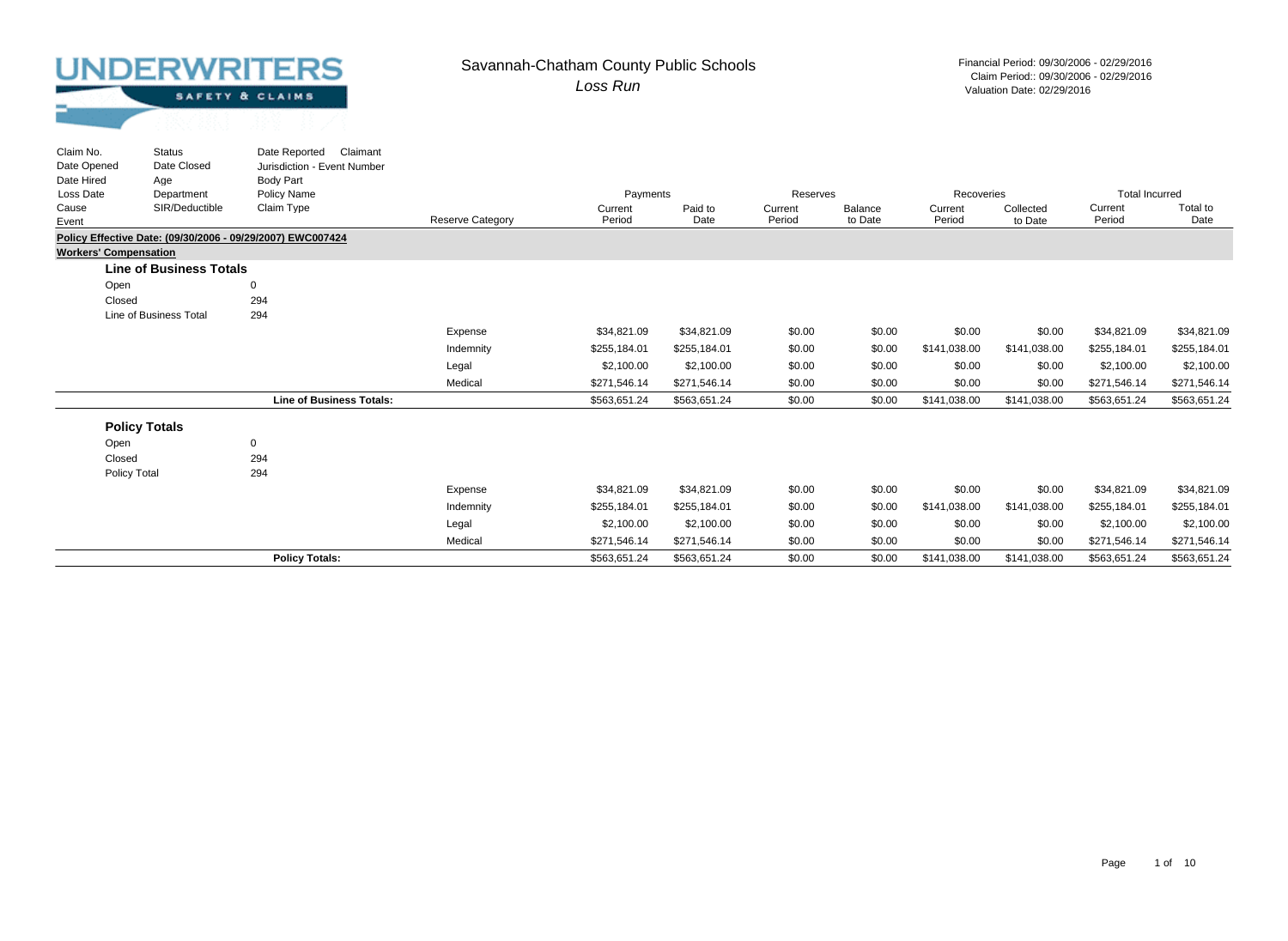#### *Loss Run* Savannah-Chatham County Public Schools Financial Period: 09/30/2006 - 02/29/2016

Valuation Date: 02/29/2016 Claim Period:: 09/30/2006 - 02/29/2016

| Claim No.<br>Date Opened     | <b>Status</b><br>Date Closed   | Claimant<br>Date Reported<br>Jurisdiction - Event Number     |                         |                   |                 |                   |                    |                   |                      |                       |                  |
|------------------------------|--------------------------------|--------------------------------------------------------------|-------------------------|-------------------|-----------------|-------------------|--------------------|-------------------|----------------------|-----------------------|------------------|
| Date Hired                   | Age                            | <b>Body Part</b>                                             |                         |                   |                 |                   |                    |                   |                      |                       |                  |
| Loss Date                    | Department                     | Policy Name                                                  |                         | Payments          |                 | Reserves          |                    | Recoveries        |                      | <b>Total Incurred</b> |                  |
| Cause<br>Event               | SIR/Deductible                 | Claim Type                                                   | <b>Reserve Category</b> | Current<br>Period | Paid to<br>Date | Current<br>Period | Balance<br>to Date | Current<br>Period | Collected<br>to Date | Current<br>Period     | Total to<br>Date |
|                              |                                | Policy Effective Date: (09/30/2007 - 09/29/2008) 07EWC007424 |                         |                   |                 |                   |                    |                   |                      |                       |                  |
| <b>Workers' Compensation</b> |                                |                                                              |                         |                   |                 |                   |                    |                   |                      |                       |                  |
|                              | <b>Line of Business Totals</b> |                                                              |                         |                   |                 |                   |                    |                   |                      |                       |                  |
| Open                         |                                | $\Omega$                                                     |                         |                   |                 |                   |                    |                   |                      |                       |                  |
| Closed                       |                                | 323                                                          |                         |                   |                 |                   |                    |                   |                      |                       |                  |
|                              | Line of Business Total         | 323                                                          |                         |                   |                 |                   |                    |                   |                      |                       |                  |
|                              |                                |                                                              | Expense                 | \$61,149.81       | \$61,149.81     | \$0.00            | \$0.00             | \$0.00            | \$0.00               | \$61,149.81           | \$61,149.81      |
|                              |                                |                                                              | Indemnity               | \$110,007.39      | \$110,007.39    | \$0.00            | \$0.00             | \$0.00            | \$0.00               | \$110,007.39          | \$110,007.39     |
|                              |                                |                                                              | Medical                 | \$380,609.44      | \$380,609.44    | \$0.00            | \$0.00             | \$650.00          | \$650.00             | \$380,609.44          | \$380,609.44     |
|                              |                                | <b>Line of Business Totals:</b>                              |                         | \$551,766.64      | \$551,766.64    | \$0.00            | \$0.00             | \$650.00          | \$650.00             | \$551,766.64          | \$551,766.64     |
|                              | <b>Policy Totals</b>           |                                                              |                         |                   |                 |                   |                    |                   |                      |                       |                  |
| Open                         |                                | 0                                                            |                         |                   |                 |                   |                    |                   |                      |                       |                  |
| Closed                       |                                | 323                                                          |                         |                   |                 |                   |                    |                   |                      |                       |                  |
|                              |                                | 323                                                          |                         |                   |                 |                   |                    |                   |                      |                       |                  |
| Policy Total                 |                                |                                                              |                         |                   |                 |                   |                    |                   |                      |                       |                  |
|                              |                                |                                                              | Expense                 | \$61,149.81       | \$61,149.81     | \$0.00            | \$0.00             | \$0.00            | \$0.00               | \$61,149.81           | \$61,149.81      |
|                              |                                |                                                              | Indemnity               | \$110,007.39      | \$110,007.39    | \$0.00            | \$0.00             | \$0.00            | \$0.00               | \$110,007.39          | \$110,007.39     |
|                              |                                |                                                              | Medical                 | \$380,609.44      | \$380,609.44    | \$0.00            | \$0.00             | \$650.00          | \$650.00             | \$380,609.44          | \$380,609.44     |
|                              |                                | <b>Policy Totals:</b>                                        |                         | \$551,766.64      | \$551,766.64    | \$0.00            | \$0.00             | \$650.00          | \$650.00             | \$551,766.64          | \$551,766.64     |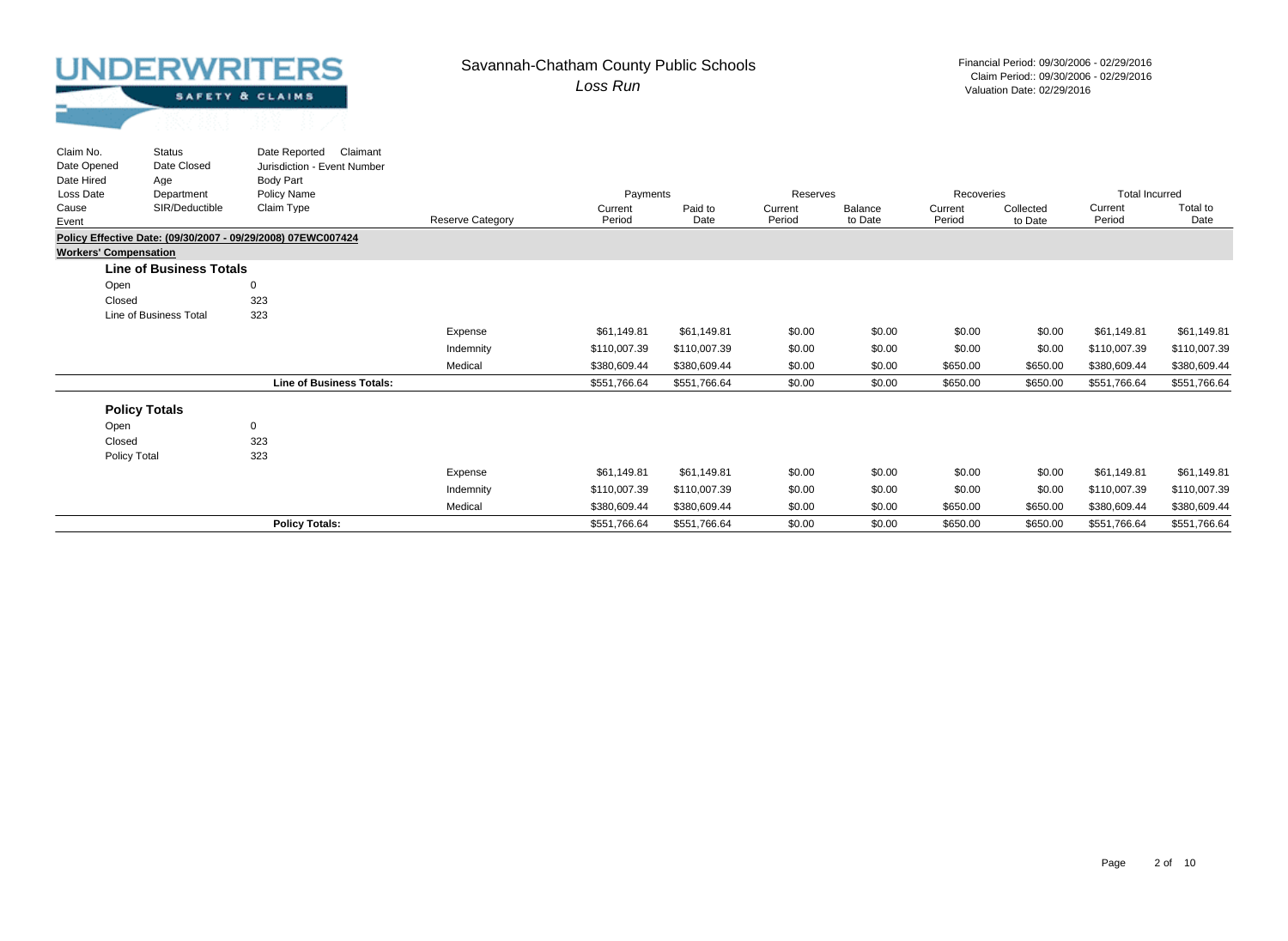#### *Loss Run* Savannah-Chatham County Public Schools Financial Period: 09/30/2006 - 02/29/2016

Valuation Date: 02/29/2016 Claim Period:: 09/30/2006 - 02/29/2016

| Claim No.<br>Date Opened     | <b>Status</b><br>Date Closed   | Claimant<br>Date Reported<br>Jurisdiction - Event Number     |                         |                   |                 |                   |                    |                   |                      |                       |                  |
|------------------------------|--------------------------------|--------------------------------------------------------------|-------------------------|-------------------|-----------------|-------------------|--------------------|-------------------|----------------------|-----------------------|------------------|
| Date Hired                   | Age                            | <b>Body Part</b>                                             |                         |                   |                 |                   |                    |                   |                      |                       |                  |
| Loss Date                    | Department                     | Policy Name                                                  |                         | Payments          |                 | Reserves          |                    | Recoveries        |                      | <b>Total Incurred</b> |                  |
| Cause<br>Event               | SIR/Deductible                 | Claim Type                                                   | <b>Reserve Category</b> | Current<br>Period | Paid to<br>Date | Current<br>Period | Balance<br>to Date | Current<br>Period | Collected<br>to Date | Current<br>Period     | Total to<br>Date |
|                              |                                | Policy Effective Date: (09/30/2008 - 06/30/2009) 08EWC007424 |                         |                   |                 |                   |                    |                   |                      |                       |                  |
| <b>Workers' Compensation</b> |                                |                                                              |                         |                   |                 |                   |                    |                   |                      |                       |                  |
|                              | <b>Line of Business Totals</b> |                                                              |                         |                   |                 |                   |                    |                   |                      |                       |                  |
| Open                         |                                | $\mathbf 0$                                                  |                         |                   |                 |                   |                    |                   |                      |                       |                  |
| Closed                       |                                | 276                                                          |                         |                   |                 |                   |                    |                   |                      |                       |                  |
|                              | Line of Business Total         | 276                                                          |                         |                   |                 |                   |                    |                   |                      |                       |                  |
|                              |                                |                                                              | Expense                 | \$67,149.02       | \$67,149.02     | \$0.00            | \$0.00             | \$0.00            | \$0.00               | \$67,149.02           | \$67,149.02      |
|                              |                                |                                                              | Indemnity               | \$117,867.93      | \$117,867.93    | \$0.00            | \$0.00             | \$0.00            | \$0.00               | \$117,867.93          | \$117,867.93     |
|                              |                                |                                                              | Medical                 | \$424,132.61      | \$424,132.61    | \$0.00            | \$0.00             | \$0.00            | \$0.00               | \$424,132.61          | \$424,132.61     |
|                              |                                | <b>Line of Business Totals:</b>                              |                         | \$609,149.56      | \$609,149.56    | \$0.00            | \$0.00             | \$0.00            | \$0.00               | \$609,149.56          | \$609,149.56     |
|                              | <b>Policy Totals</b>           |                                                              |                         |                   |                 |                   |                    |                   |                      |                       |                  |
| Open                         |                                | 0                                                            |                         |                   |                 |                   |                    |                   |                      |                       |                  |
| Closed                       |                                | 276                                                          |                         |                   |                 |                   |                    |                   |                      |                       |                  |
| Policy Total                 |                                | 276                                                          |                         |                   |                 |                   |                    |                   |                      |                       |                  |
|                              |                                |                                                              | Expense                 | \$67,149.02       | \$67,149.02     | \$0.00            | \$0.00             | \$0.00            | \$0.00               | \$67,149.02           | \$67,149.02      |
|                              |                                |                                                              | Indemnity               | \$117,867.93      | \$117,867.93    | \$0.00            | \$0.00             | \$0.00            | \$0.00               | \$117,867.93          | \$117,867.93     |
|                              |                                |                                                              | Medical                 | \$424,132.61      | \$424,132.61    | \$0.00            | \$0.00             | \$0.00            | \$0.00               | \$424,132.61          | \$424,132.61     |
|                              |                                | <b>Policy Totals:</b>                                        |                         | \$609,149.56      | \$609,149.56    | \$0.00            | \$0.00             | \$0.00            | \$0.00               | \$609,149.56          | \$609,149.56     |
|                              |                                |                                                              |                         |                   |                 |                   |                    |                   |                      |                       |                  |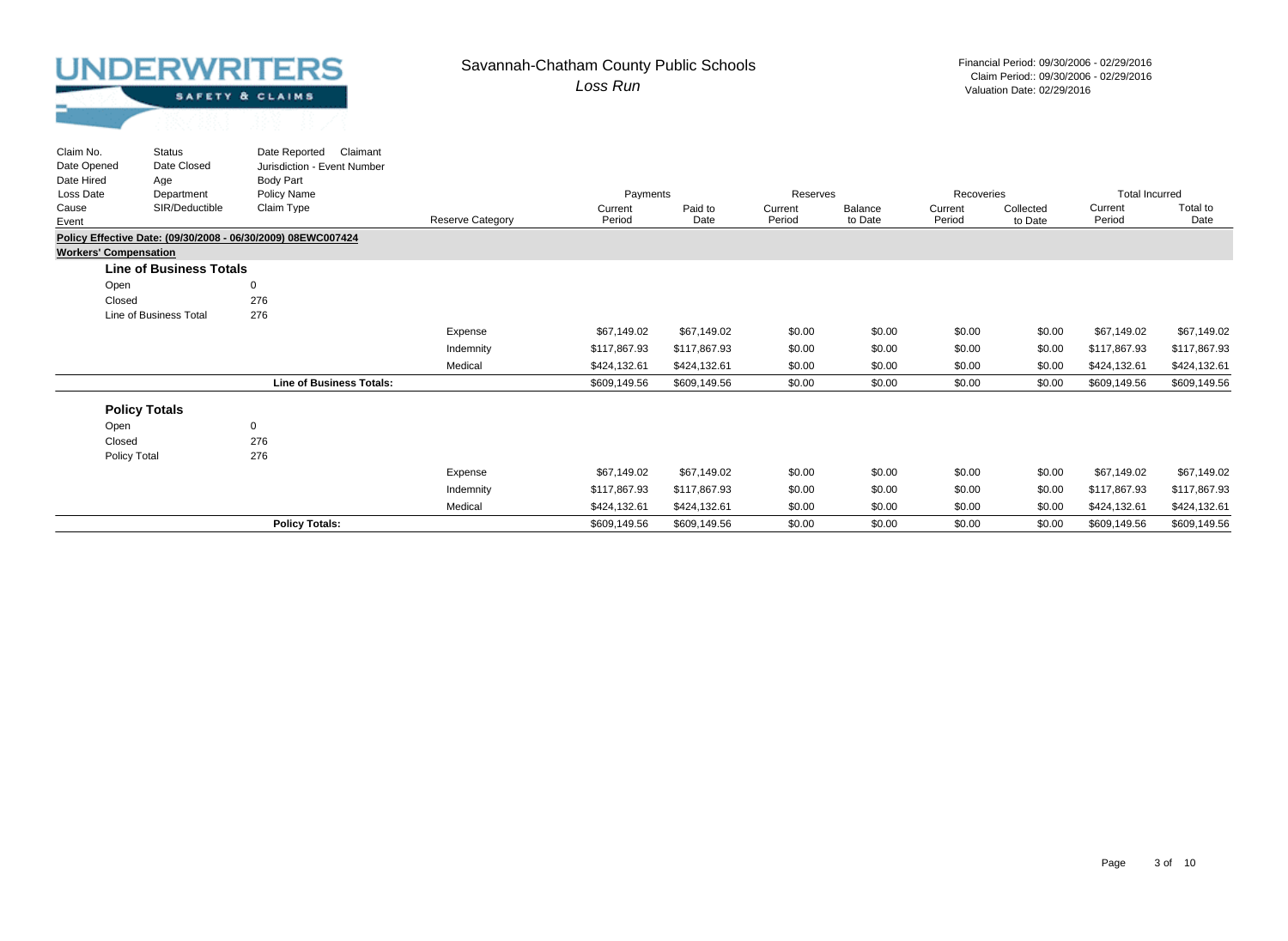Status

Claim No.

#### *Loss Run* Savannah-Chatham County Public Schools Financial Period: 09/30/2006 - 02/29/2016

| SAFETY & CLAIMS |  |  |
|-----------------|--|--|
|                 |  |  |

| Claim No.                    | <b>Status</b>                  | Date Reported<br>Claimant                                       |                         |                |                |             |             |            |           |                       |                |
|------------------------------|--------------------------------|-----------------------------------------------------------------|-------------------------|----------------|----------------|-------------|-------------|------------|-----------|-----------------------|----------------|
| Date Opened                  | Date Closed                    | Jurisdiction - Event Number                                     |                         |                |                |             |             |            |           |                       |                |
| Date Hired                   | Age                            | Body Part                                                       |                         |                |                |             |             |            |           |                       |                |
| Loss Date                    | Department                     | Policy Name                                                     |                         | Payments       |                | Reserves    |             | Recoveries |           | <b>Total Incurred</b> |                |
| Cause                        | SIR/Deductible                 | Claim Type                                                      |                         | Current        | Paid to        | Current     | Balance     | Current    | Collected | Current               | Total to       |
| Event                        |                                |                                                                 | <b>Reserve Category</b> | Period         | Date           | Period      | to Date     | Period     | to Date   | Period                | Date           |
|                              |                                | Policy Effective Date: (07/01/2009 - 06/30/2010) RIC-1003293-09 |                         |                |                |             |             |            |           |                       |                |
| <b>Workers' Compensation</b> |                                |                                                                 |                         |                |                |             |             |            |           |                       |                |
|                              | <b>Line of Business Totals</b> |                                                                 |                         |                |                |             |             |            |           |                       |                |
| Open                         |                                | 3                                                               |                         |                |                |             |             |            |           |                       |                |
| Closed                       |                                | 286                                                             |                         |                |                |             |             |            |           |                       |                |
|                              | Line of Business Total         | 289                                                             |                         |                |                |             |             |            |           |                       |                |
|                              |                                |                                                                 | Expense                 | \$12,072.40    | \$12,072.40    | \$386.45    | \$386.45    | \$0.00     | \$0.00    | \$12,458.85           | \$12,458.85    |
|                              |                                |                                                                 | Indemnity               | \$392,746.93   | \$392,746.93   | \$58,496.95 | \$58,496.95 | \$0.00     | \$0.00    | \$451,243.88          | \$451,243.88   |
|                              |                                |                                                                 | Medical                 | \$798,750.88   | \$798,750.88   | \$34,070.94 | \$34,070.94 | \$137.35   | \$137.35  | \$832,821.82          | \$832,821.82   |
|                              |                                | <b>Line of Business Totals:</b>                                 |                         | \$1,203,570.21 | \$1,203,570.21 | \$92,954.34 | \$92,954.34 | \$137.35   | \$137.35  | \$1,296,524.55        | \$1,296,524.55 |
|                              | <b>Policy Totals</b>           |                                                                 |                         |                |                |             |             |            |           |                       |                |
|                              |                                |                                                                 |                         |                |                |             |             |            |           |                       |                |
| Open                         |                                | 3                                                               |                         |                |                |             |             |            |           |                       |                |
| Closed                       |                                | 286                                                             |                         |                |                |             |             |            |           |                       |                |
| Policy Total                 |                                | 289                                                             |                         |                |                |             |             |            |           |                       |                |
|                              |                                |                                                                 | Expense                 | \$12,072.40    | \$12,072.40    | \$386.45    | \$386.45    | \$0.00     | \$0.00    | \$12,458.85           | \$12,458.85    |
|                              |                                |                                                                 | Indemnity               | \$392,746.93   | \$392,746.93   | \$58,496.95 | \$58,496.95 | \$0.00     | \$0.00    | \$451,243.88          | \$451,243.88   |
|                              |                                |                                                                 | Medical                 | \$798,750.88   | \$798,750.88   | \$34,070.94 | \$34,070.94 | \$137.35   | \$137.35  | \$832,821.82          | \$832,821.82   |
|                              |                                | <b>Policy Totals:</b>                                           |                         | \$1,203,570.21 | \$1,203,570.21 | \$92,954.34 | \$92,954.34 | \$137.35   | \$137.35  | \$1,296,524.55        | \$1,296,524.55 |
|                              |                                |                                                                 |                         |                |                |             |             |            |           |                       |                |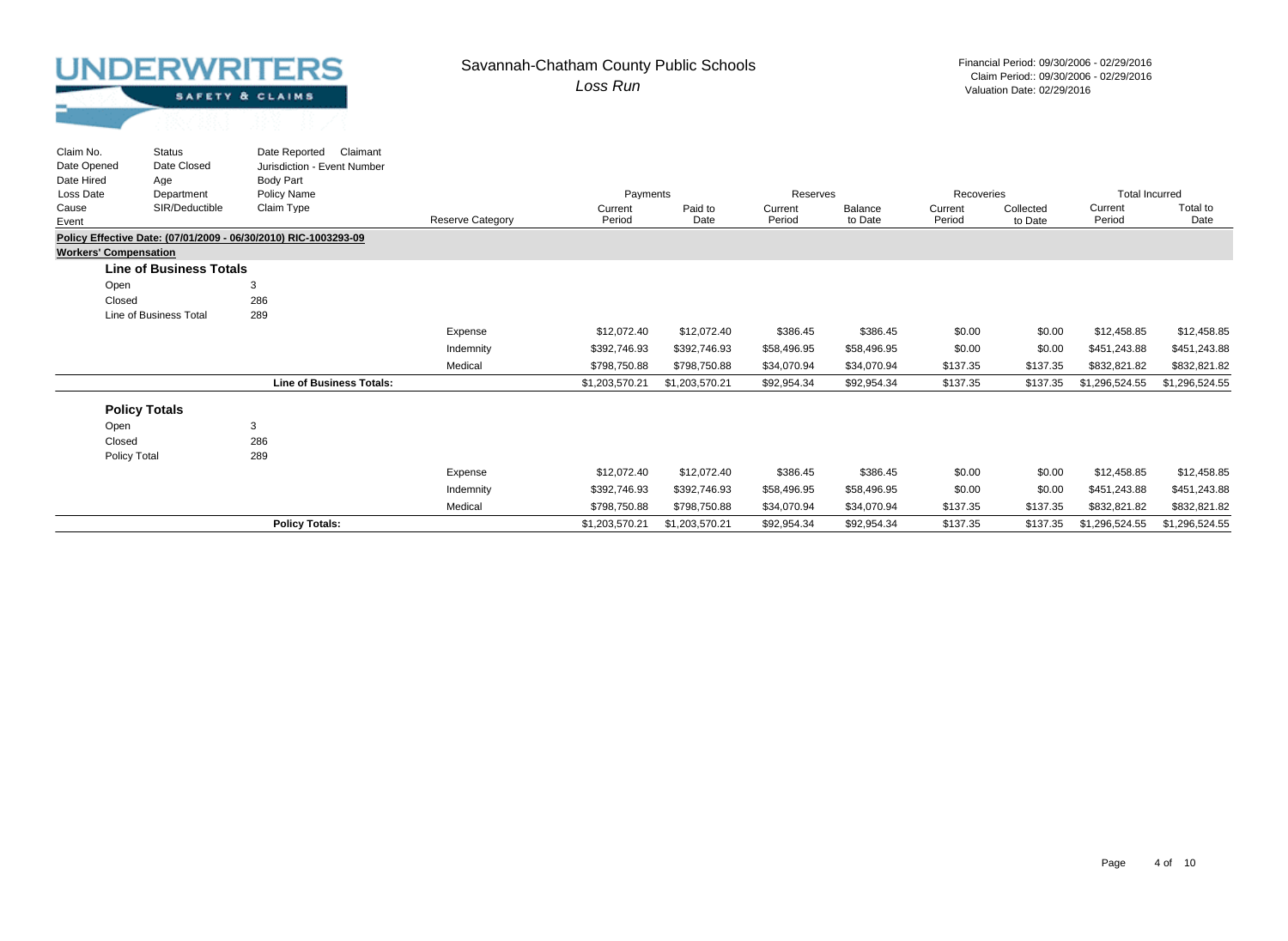#### *Loss Run* Savannah-Chatham County Public Schools Financial Period: 09/30/2006 - 02/29/2016

Valuation Date: 02/29/2016 Claim Period:: 09/30/2006 - 02/29/2016

| Claim No.<br>Date Opened     | <b>Status</b><br>Date Closed   | Claimant<br>Date Reported<br>Jurisdiction - Event Number        |                         |                   |                 |                   |                    |                   |                      |                       |                  |
|------------------------------|--------------------------------|-----------------------------------------------------------------|-------------------------|-------------------|-----------------|-------------------|--------------------|-------------------|----------------------|-----------------------|------------------|
| Date Hired                   | Age                            | Body Part                                                       |                         |                   |                 |                   |                    |                   |                      |                       |                  |
| Loss Date                    | Department                     | Policy Name                                                     |                         | Payments          |                 | Reserves          |                    | Recoveries        |                      | <b>Total Incurred</b> |                  |
| Cause<br>Event               | SIR/Deductible                 | Claim Type                                                      | <b>Reserve Category</b> | Current<br>Period | Paid to<br>Date | Current<br>Period | Balance<br>to Date | Current<br>Period | Collected<br>to Date | Current<br>Period     | Total to<br>Date |
|                              |                                | Policy Effective Date: (07/01/2010 - 06/30/2011) RIC-1003293-10 |                         |                   |                 |                   |                    |                   |                      |                       |                  |
| <b>Workers' Compensation</b> |                                |                                                                 |                         |                   |                 |                   |                    |                   |                      |                       |                  |
|                              | <b>Line of Business Totals</b> |                                                                 |                         |                   |                 |                   |                    |                   |                      |                       |                  |
| Open                         |                                |                                                                 |                         |                   |                 |                   |                    |                   |                      |                       |                  |
| Closed                       |                                | 297                                                             |                         |                   |                 |                   |                    |                   |                      |                       |                  |
|                              | Line of Business Total         | 298                                                             |                         |                   |                 |                   |                    |                   |                      |                       |                  |
|                              |                                |                                                                 | Expense                 | \$5,588.64        | \$5,588.64      | \$94.70           | \$94.70            | \$0.00            | \$0.00               | \$5,683.34            | \$5,683.34       |
|                              |                                |                                                                 | Indemnity               | \$90,485.48       | \$90,485.48     | \$250.00          | \$250.00           | \$0.00            | \$0.00               | \$90,735.48           | \$90,735.48      |
|                              |                                |                                                                 | Medical                 | \$481,984.30      | \$481,984.30    | \$4,562.64        | \$4,562.64         | \$0.00            | \$0.00               | \$486,546.94          | \$486,546.94     |
|                              |                                | <b>Line of Business Totals:</b>                                 |                         | \$578,058.42      | \$578,058.42    | \$4,907.34        | \$4,907.34         | \$0.00            | \$0.00               | \$582,965.76          | \$582,965.76     |
|                              | <b>Policy Totals</b>           |                                                                 |                         |                   |                 |                   |                    |                   |                      |                       |                  |
| Open                         |                                |                                                                 |                         |                   |                 |                   |                    |                   |                      |                       |                  |
| Closed                       |                                | 297                                                             |                         |                   |                 |                   |                    |                   |                      |                       |                  |
| Policy Total                 |                                | 298                                                             |                         |                   |                 |                   |                    |                   |                      |                       |                  |
|                              |                                |                                                                 | Expense                 | \$5,588.64        | \$5,588.64      | \$94.70           | \$94.70            | \$0.00            | \$0.00               | \$5,683.34            | \$5,683.34       |
|                              |                                |                                                                 | Indemnity               | \$90,485.48       | \$90,485.48     | \$250.00          | \$250.00           | \$0.00            | \$0.00               | \$90,735.48           | \$90,735.48      |
|                              |                                |                                                                 | Medical                 | \$481,984.30      | \$481,984.30    | \$4,562.64        | \$4,562.64         | \$0.00            | \$0.00               | \$486,546.94          | \$486,546.94     |
|                              |                                | <b>Policy Totals:</b>                                           |                         | \$578,058.42      | \$578,058.42    | \$4,907.34        | \$4,907.34         | \$0.00            | \$0.00               | \$582,965.76          | \$582,965.76     |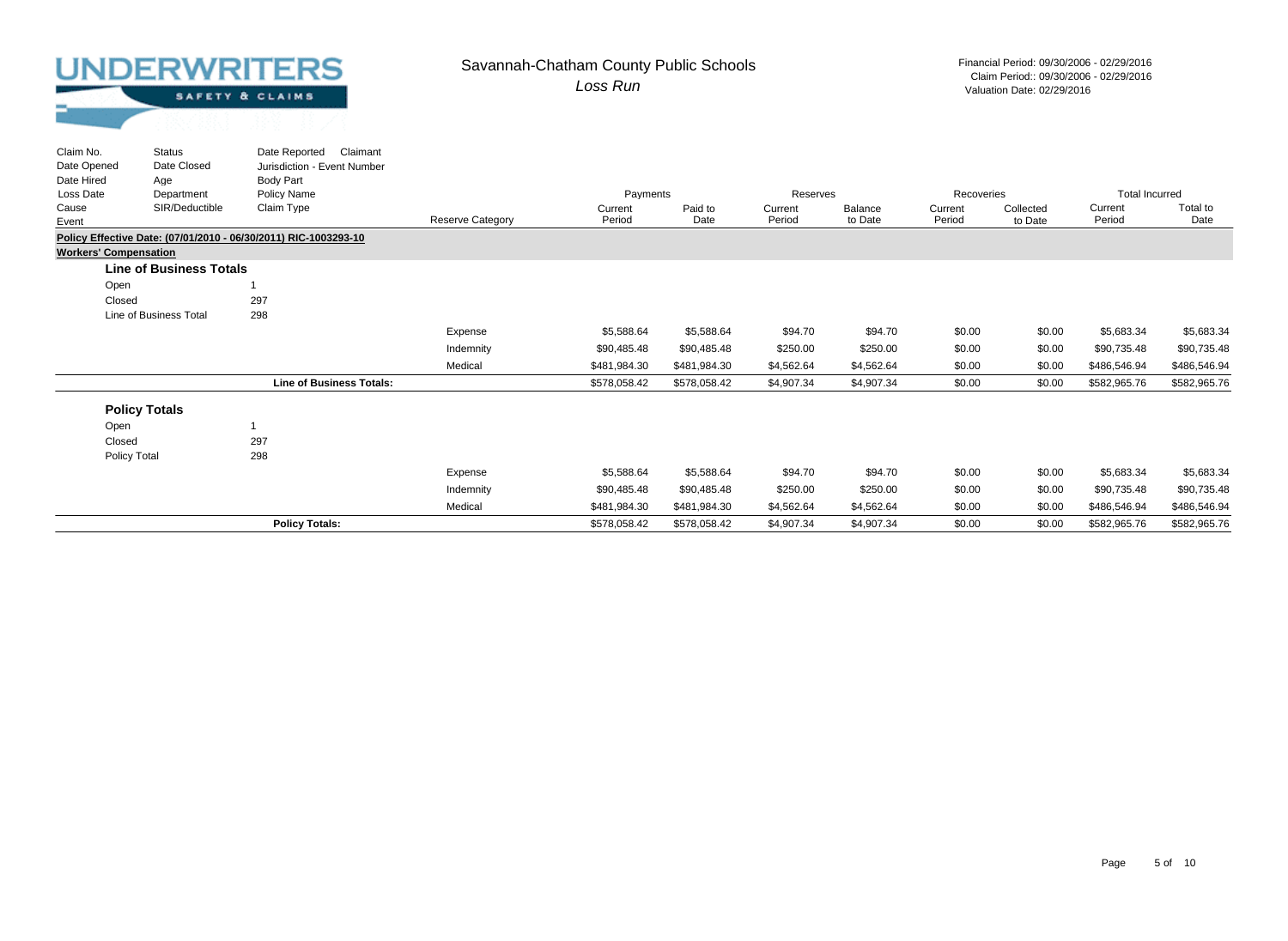Status

Claim No.

#### *Loss Run* Savannah-Chatham County Public Schools Financial Period: 09/30/2006 - 02/29/2016

|  | SAFETY & CLAIMS |  |
|--|-----------------|--|
|  |                 |  |

| Claim No.                    | <b>Status</b>                  | Date Reported<br>Claimant                                       |                         |              |              |            |            |            |           |                       |              |
|------------------------------|--------------------------------|-----------------------------------------------------------------|-------------------------|--------------|--------------|------------|------------|------------|-----------|-----------------------|--------------|
| Date Opened                  | Date Closed                    | Jurisdiction - Event Number                                     |                         |              |              |            |            |            |           |                       |              |
| Date Hired                   | Age                            | Body Part                                                       |                         |              |              |            |            |            |           |                       |              |
| Loss Date                    | Department                     | Policy Name                                                     |                         | Payments     |              | Reserves   |            | Recoveries |           | <b>Total Incurred</b> |              |
| Cause                        | SIR/Deductible                 | Claim Type                                                      |                         | Current      | Paid to      | Current    | Balance    | Current    | Collected | Current               | Total to     |
| Event                        |                                |                                                                 | <b>Reserve Category</b> | Period       | Date         | Period     | to Date    | Period     | to Date   | Period                | Date         |
|                              |                                | Policy Effective Date: (07/01/2011 - 06/30/2012) WCE-0699412-11 |                         |              |              |            |            |            |           |                       |              |
| <b>Workers' Compensation</b> |                                |                                                                 |                         |              |              |            |            |            |           |                       |              |
|                              | <b>Line of Business Totals</b> |                                                                 |                         |              |              |            |            |            |           |                       |              |
| Open                         |                                |                                                                 |                         |              |              |            |            |            |           |                       |              |
| Closed                       |                                | 255                                                             |                         |              |              |            |            |            |           |                       |              |
|                              | Line of Business Total         | 256                                                             |                         |              |              |            |            |            |           |                       |              |
|                              |                                |                                                                 | Expense                 | \$6,120.28   | \$6,120.28   | \$1,427.31 | \$1,427.31 | \$0.00     | \$0.00    | \$7,547.59            | \$7,547.59   |
|                              |                                |                                                                 | Indemnity               | \$299,380.35 | \$299,380.35 | \$2,042.55 | \$2,042.55 | \$0.00     | \$0.00    | \$301,422.90          | \$301,422.90 |
|                              |                                |                                                                 | Medical                 | \$500,331.90 | \$500,331.90 | \$578.03   | \$578.03   | \$0.00     | \$0.00    | \$500,909.93          | \$500,909.93 |
|                              |                                | <b>Line of Business Totals:</b>                                 |                         | \$805,832.53 | \$805,832.53 | \$4,047.89 | \$4,047.89 | \$0.00     | \$0.00    | \$809,880.42          | \$809,880.42 |
|                              | <b>Policy Totals</b>           |                                                                 |                         |              |              |            |            |            |           |                       |              |
|                              |                                |                                                                 |                         |              |              |            |            |            |           |                       |              |
| Open                         |                                |                                                                 |                         |              |              |            |            |            |           |                       |              |
| Closed                       |                                | 255                                                             |                         |              |              |            |            |            |           |                       |              |
| Policy Total                 |                                | 256                                                             |                         |              |              |            |            |            |           |                       |              |
|                              |                                |                                                                 | Expense                 | \$6,120.28   | \$6,120.28   | \$1,427.31 | \$1,427.31 | \$0.00     | \$0.00    | \$7,547.59            | \$7,547.59   |
|                              |                                |                                                                 | Indemnity               | \$299,380.35 | \$299,380.35 | \$2,042.55 | \$2,042.55 | \$0.00     | \$0.00    | \$301,422.90          | \$301,422.90 |
|                              |                                |                                                                 | Medical                 | \$500,331.90 | \$500,331.90 | \$578.03   | \$578.03   | \$0.00     | \$0.00    | \$500,909.93          | \$500,909.93 |
|                              |                                | <b>Policy Totals:</b>                                           |                         | \$805,832.53 | \$805,832.53 | \$4,047.89 | \$4,047.89 | \$0.00     | \$0.00    | \$809,880.42          | \$809,880.42 |
|                              |                                |                                                                 |                         |              |              |            |            |            |           |                       |              |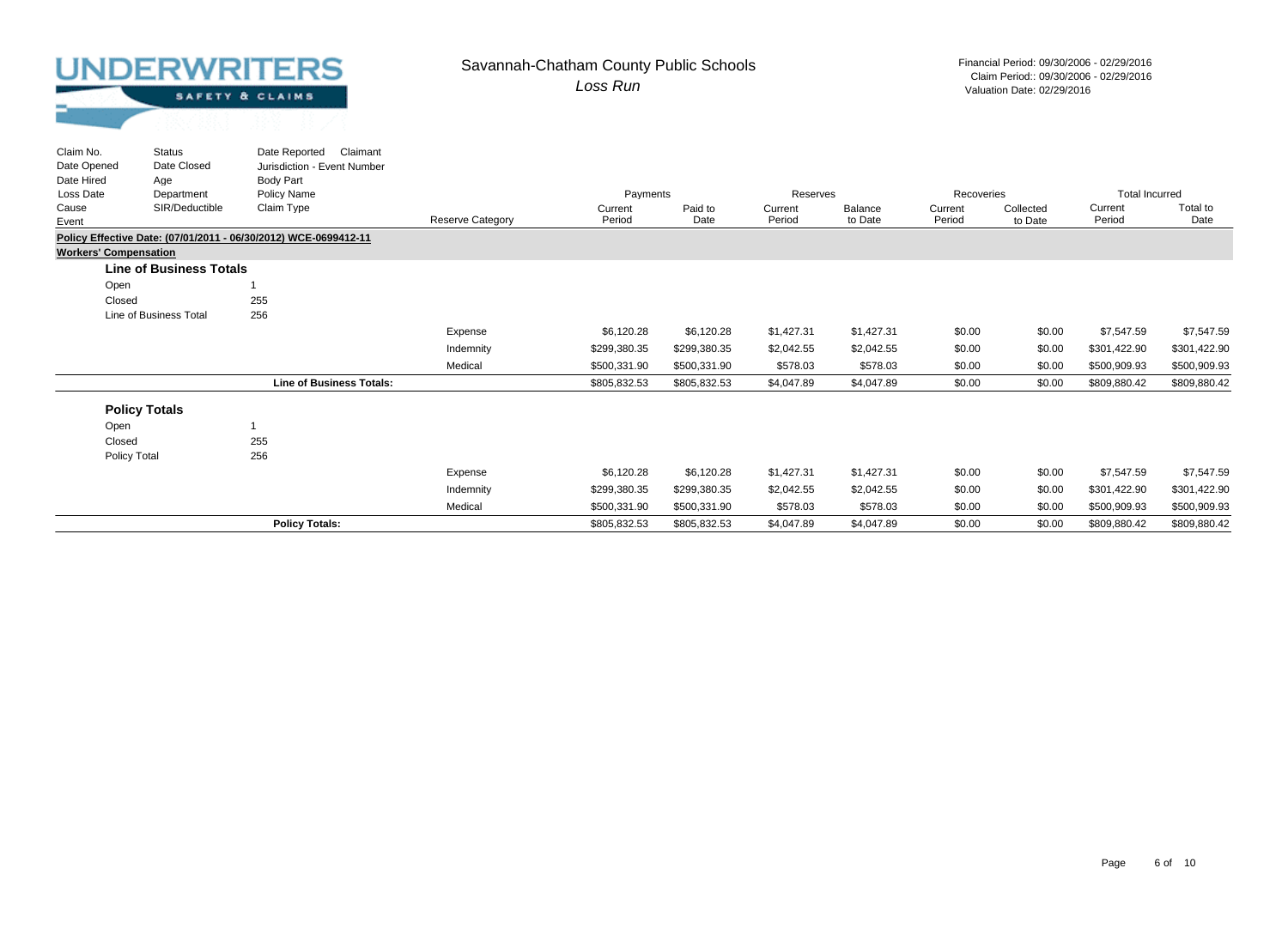#### *Loss Run* Savannah-Chatham County Public Schools Financial Period: 09/30/2006 - 02/29/2016

Valuation Date: 02/29/2016 Claim Period:: 09/30/2006 - 02/29/2016

| Claim No.<br>Date Opened     | Status<br>Date Closed          | Date Reported Claimant<br>Jurisdiction - Event Number           |                         |                   |                 |                   |                    |                   |                      |                       |                  |
|------------------------------|--------------------------------|-----------------------------------------------------------------|-------------------------|-------------------|-----------------|-------------------|--------------------|-------------------|----------------------|-----------------------|------------------|
| Date Hired                   | Age                            | <b>Body Part</b>                                                |                         |                   |                 |                   |                    |                   |                      |                       |                  |
| Loss Date                    | Department                     | Policy Name                                                     |                         | Payments          |                 | Reserves          |                    | Recoveries        |                      | <b>Total Incurred</b> |                  |
| Cause<br>Event               | SIR/Deductible                 | Claim Type                                                      | <b>Reserve Category</b> | Current<br>Period | Paid to<br>Date | Current<br>Period | Balance<br>to Date | Current<br>Period | Collected<br>to Date | Current<br>Period     | Total to<br>Date |
|                              |                                | Policy Effective Date: (07/01/2012 - 06/30/2013) WCE-0705905-12 |                         |                   |                 |                   |                    |                   |                      |                       |                  |
| <b>Workers' Compensation</b> |                                |                                                                 |                         |                   |                 |                   |                    |                   |                      |                       |                  |
|                              | <b>Line of Business Totals</b> |                                                                 |                         |                   |                 |                   |                    |                   |                      |                       |                  |
| Open                         |                                | $\mathbf 0$                                                     |                         |                   |                 |                   |                    |                   |                      |                       |                  |
| Closed                       |                                | 287                                                             |                         |                   |                 |                   |                    |                   |                      |                       |                  |
|                              | Line of Business Total         | 287                                                             |                         |                   |                 |                   |                    |                   |                      |                       |                  |
|                              |                                |                                                                 | Expense                 | \$3,780.92        | \$3,780.92      | \$0.00            | \$0.00             | \$0.00            | \$0.00               | \$3,780.92            | \$3,780.92       |
|                              |                                |                                                                 | Indemnity               | \$222,414.20      | \$222,414.20    | \$0.00            | \$0.00             | \$0.00            | \$0.00               | \$222,414.20          | \$222,414.20     |
|                              |                                |                                                                 | Medical                 | \$632,041.99      | \$632,041.99    | \$0.00            | \$0.00             | \$0.00            | \$0.00               | \$632,041.99          | \$632,041.99     |
|                              |                                | <b>Line of Business Totals:</b>                                 |                         | \$858,237.11      | \$858,237.11    | \$0.00            | \$0.00             | \$0.00            | \$0.00               | \$858,237.11          | \$858,237.11     |
|                              | <b>Policy Totals</b>           |                                                                 |                         |                   |                 |                   |                    |                   |                      |                       |                  |
| Open                         |                                | $\mathbf 0$                                                     |                         |                   |                 |                   |                    |                   |                      |                       |                  |
| Closed                       |                                | 287                                                             |                         |                   |                 |                   |                    |                   |                      |                       |                  |
| Policy Total                 |                                | 287                                                             |                         |                   |                 |                   |                    |                   |                      |                       |                  |
|                              |                                |                                                                 | Expense                 | \$3,780.92        | \$3,780.92      | \$0.00            | \$0.00             | \$0.00            | \$0.00               | \$3,780.92            | \$3,780.92       |
|                              |                                |                                                                 | Indemnity               | \$222.414.20      | \$222,414.20    | \$0.00            | \$0.00             | \$0.00            | \$0.00               | \$222,414.20          | \$222,414.20     |
|                              |                                |                                                                 | Medical                 | \$632,041.99      | \$632,041.99    | \$0.00            | \$0.00             | \$0.00            | \$0.00               | \$632,041.99          | \$632,041.99     |
|                              |                                | <b>Policy Totals:</b>                                           |                         | \$858,237.11      | \$858,237.11    | \$0.00            | \$0.00             | \$0.00            | \$0.00               | \$858,237.11          | \$858,237.11     |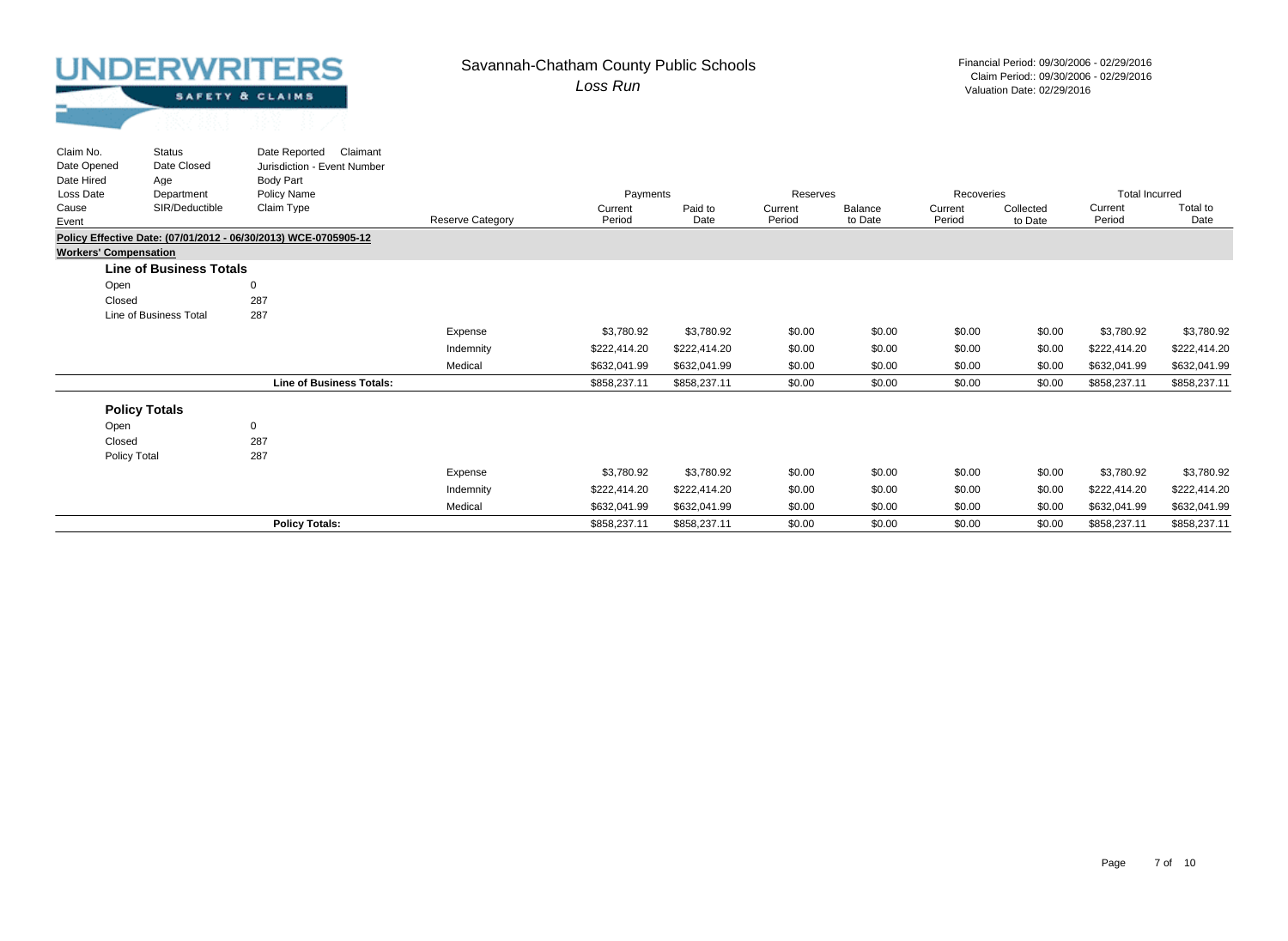Status

Claim No.

#### *Loss Run* Savannah-Chatham County Public Schools Financial Period: 09/30/2006 - 02/29/2016

| SAFETY & CLAIMS |  |
|-----------------|--|
|                 |  |

| Claim No.                    | <b>Status</b>                  | Date Reported<br>Claimant                                       |                         |              |              |             |             |            |           |                       |              |
|------------------------------|--------------------------------|-----------------------------------------------------------------|-------------------------|--------------|--------------|-------------|-------------|------------|-----------|-----------------------|--------------|
| Date Opened                  | Date Closed                    | Jurisdiction - Event Number                                     |                         |              |              |             |             |            |           |                       |              |
| Date Hired                   | Age                            | <b>Body Part</b>                                                |                         |              |              |             |             |            |           |                       |              |
| Loss Date                    | Department                     | Policy Name                                                     |                         | Payments     |              | Reserves    |             | Recoveries |           | <b>Total Incurred</b> |              |
| Cause                        | SIR/Deductible                 | Claim Type                                                      |                         | Current      | Paid to      | Current     | Balance     | Current    | Collected | Current               | Total to     |
| Event                        |                                |                                                                 | <b>Reserve Category</b> | Period       | Date         | Period      | to Date     | Period     | to Date   | Period                | Date         |
|                              |                                | Policy Effective Date: (07/01/2013 - 06/30/2014) WCE-0812395-13 |                         |              |              |             |             |            |           |                       |              |
| <b>Workers' Compensation</b> |                                |                                                                 |                         |              |              |             |             |            |           |                       |              |
|                              | <b>Line of Business Totals</b> |                                                                 |                         |              |              |             |             |            |           |                       |              |
| Open                         |                                | 6                                                               |                         |              |              |             |             |            |           |                       |              |
| Closed                       |                                | 253                                                             |                         |              |              |             |             |            |           |                       |              |
|                              | Line of Business Total         | 259                                                             |                         |              |              |             |             |            |           |                       |              |
|                              |                                |                                                                 | Expense                 | \$5,781.80   | \$5,781.80   | \$2,983.70  | \$2,983.70  | \$0.00     | \$0.00    | \$8,765.50            | \$8,765.50   |
|                              |                                |                                                                 | Indemnity               | \$221,183.47 | \$221,183.47 | \$38,888.97 | \$38,888.97 | \$0.00     | \$0.00    | \$260,072.44          | \$260,072.44 |
|                              |                                |                                                                 | Medical                 | \$565.171.68 | \$565,171.68 | \$30,201.03 | \$30,201.03 | \$212.03   | \$212.03  | \$595,372.71          | \$595,372.71 |
|                              |                                | <b>Line of Business Totals:</b>                                 |                         | \$792,136.95 | \$792,136.95 | \$72,073.70 | \$72,073.70 | \$212.03   | \$212.03  | \$864,210.65          | \$864,210.65 |
|                              | <b>Policy Totals</b>           |                                                                 |                         |              |              |             |             |            |           |                       |              |
|                              |                                |                                                                 |                         |              |              |             |             |            |           |                       |              |
| Open                         |                                | 6                                                               |                         |              |              |             |             |            |           |                       |              |
| Closed                       |                                | 253                                                             |                         |              |              |             |             |            |           |                       |              |
| Policy Total                 |                                | 259                                                             |                         |              |              |             |             |            |           |                       |              |
|                              |                                |                                                                 | Expense                 | \$5,781.80   | \$5,781.80   | \$2,983.70  | \$2,983.70  | \$0.00     | \$0.00    | \$8,765.50            | \$8,765.50   |
|                              |                                |                                                                 | Indemnity               | \$221,183.47 | \$221,183.47 | \$38,888.97 | \$38,888.97 | \$0.00     | \$0.00    | \$260,072.44          | \$260,072.44 |
|                              |                                |                                                                 | Medical                 | \$565,171.68 | \$565,171.68 | \$30,201.03 | \$30,201.03 | \$212.03   | \$212.03  | \$595,372.71          | \$595,372.71 |
|                              |                                | <b>Policy Totals:</b>                                           |                         | \$792,136.95 | \$792,136.95 | \$72,073.70 | \$72,073.70 | \$212.03   | \$212.03  | \$864,210.65          | \$864,210.65 |
|                              |                                |                                                                 |                         |              |              |             |             |            |           |                       |              |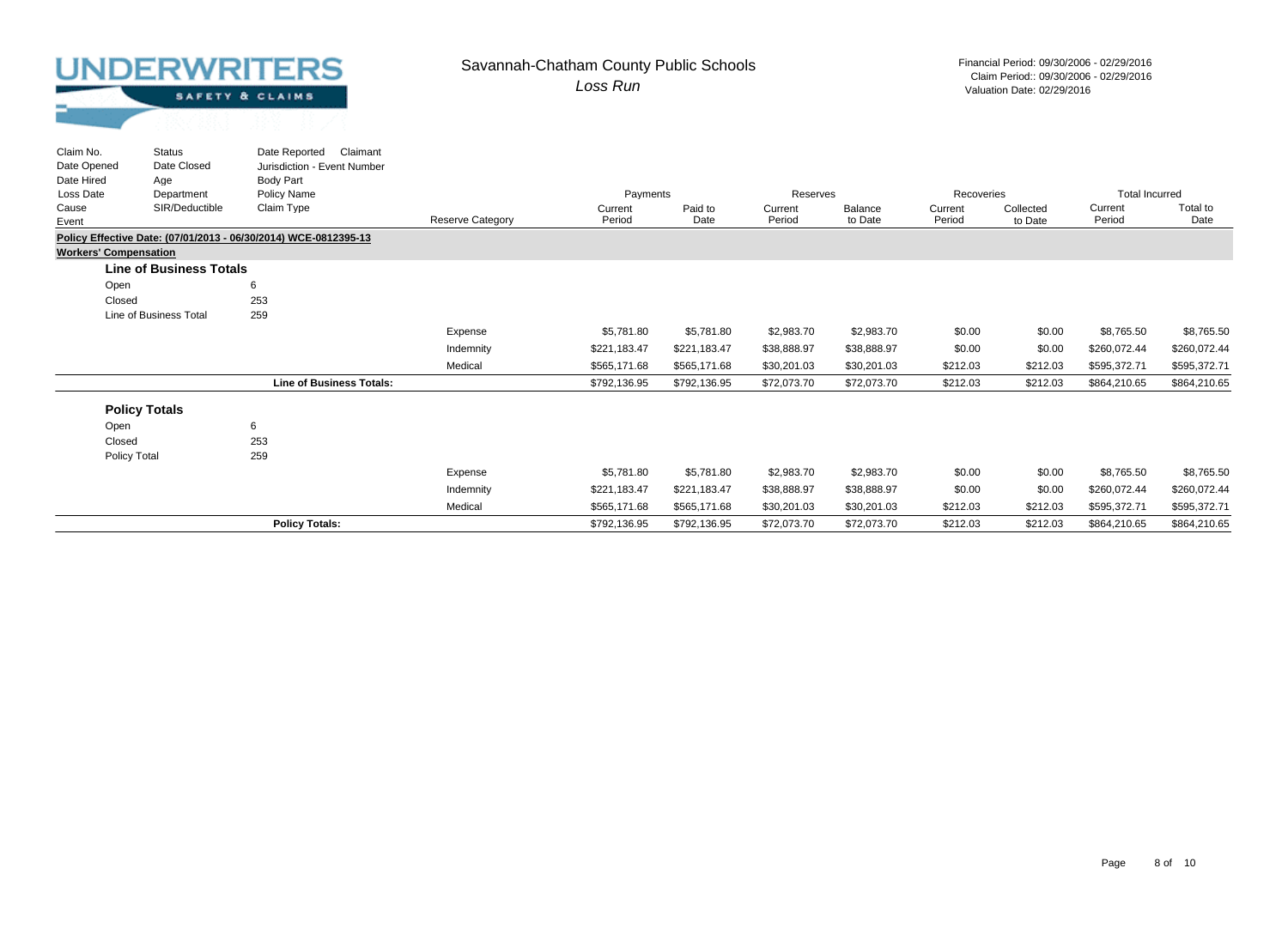Status

Claim No.

#### *Loss Run* Savannah-Chatham County Public Schools Financial Period: 09/30/2006 - 02/29/2016

Valuation Date: 02/29/2016 Claim Period:: 09/30/2006 - 02/29/2016

| SAFETY & CLAIMS |  |
|-----------------|--|
|                 |  |

Date Reported Claimant

| Date Opened<br>Date Hired    | Date Closed<br>Age             | Jurisdiction - Event Number<br>Body Part                        |                         |                   |                 |                   |                    |                   |                      |                       |                  |
|------------------------------|--------------------------------|-----------------------------------------------------------------|-------------------------|-------------------|-----------------|-------------------|--------------------|-------------------|----------------------|-----------------------|------------------|
| Loss Date<br>Department      |                                | Policy Name                                                     |                         | Payments          |                 | Reserves          |                    | Recoveries        |                      | <b>Total Incurred</b> |                  |
| Cause<br>Event               | SIR/Deductible                 | Claim Type                                                      | <b>Reserve Category</b> | Current<br>Period | Paid to<br>Date | Current<br>Period | Balance<br>to Date | Current<br>Period | Collected<br>to Date | Current<br>Period     | Total to<br>Date |
|                              |                                | Policy Effective Date: (07/01/2014 - 06/30/2015) NDE-0812605-14 |                         |                   |                 |                   |                    |                   |                      |                       |                  |
| <b>Workers' Compensation</b> |                                |                                                                 |                         |                   |                 |                   |                    |                   |                      |                       |                  |
|                              | <b>Line of Business Totals</b> |                                                                 |                         |                   |                 |                   |                    |                   |                      |                       |                  |
| Open                         |                                | 21                                                              |                         |                   |                 |                   |                    |                   |                      |                       |                  |
| Closed                       |                                | 218                                                             |                         |                   |                 |                   |                    |                   |                      |                       |                  |
|                              | Line of Business Total         | 239                                                             |                         |                   |                 |                   |                    |                   |                      |                       |                  |
|                              |                                |                                                                 | Expense                 | \$2,590.00        | \$2,590.00      | \$1,616.00        | \$1,616.00         | \$0.00            | \$0.00               | \$4,206.00            | \$4,206.00       |
|                              |                                |                                                                 | Indemnity               | \$78,561.84       | \$78,561.84     | \$48,870.11       | \$48,870.11        | \$7,541.88        | \$7,541.88           | \$127,431.95          | \$127,431.95     |
|                              |                                |                                                                 | Legal                   | \$0.00            | \$0.00          | \$5,000.00        | \$5,000.00         | \$0.00            | \$0.00               | \$5,000.00            | \$5,000.00       |
|                              |                                |                                                                 | Medical                 | \$351,660.71      | \$351,660.71    | \$55,231.30       | \$55,231.30        | \$159.43          | \$159.43             | \$406,892.01          | \$406,892.01     |
|                              |                                | <b>Line of Business Totals:</b>                                 |                         | \$432,812.55      | \$432,812.55    | \$110,717.41      | \$110,717.41       | \$7,701.31        | \$7,701.31           | \$543,529.96          | \$543,529.96     |
|                              | <b>Policy Totals</b>           |                                                                 |                         |                   |                 |                   |                    |                   |                      |                       |                  |
| Open                         |                                | 21                                                              |                         |                   |                 |                   |                    |                   |                      |                       |                  |
| Closed                       |                                | 218                                                             |                         |                   |                 |                   |                    |                   |                      |                       |                  |
| Policy Total                 |                                | 239                                                             |                         |                   |                 |                   |                    |                   |                      |                       |                  |
|                              |                                |                                                                 | Expense                 | \$2,590.00        | \$2,590.00      | \$1,616.00        | \$1,616.00         | \$0.00            | \$0.00               | \$4,206.00            | \$4,206.00       |
|                              |                                |                                                                 | Indemnity               | \$78,561.84       | \$78,561.84     | \$48,870.11       | \$48,870.11        | \$7,541.88        | \$7,541.88           | \$127,431.95          | \$127,431.95     |
|                              |                                |                                                                 | Legal                   | \$0.00            | \$0.00          | \$5,000.00        | \$5,000.00         | \$0.00            | \$0.00               | \$5,000.00            | \$5,000.00       |
|                              |                                |                                                                 | Medical                 | \$351,660.71      | \$351,660.71    | \$55,231.30       | \$55,231.30        | \$159.43          | \$159.43             | \$406,892.01          | \$406,892.01     |
|                              |                                | <b>Policy Totals:</b>                                           |                         | \$432,812.55      | \$432,812.55    | \$110,717.41      | \$110,717.41       | \$7,701.31        | \$7,701.31           | \$543,529.96          | \$543,529.96     |